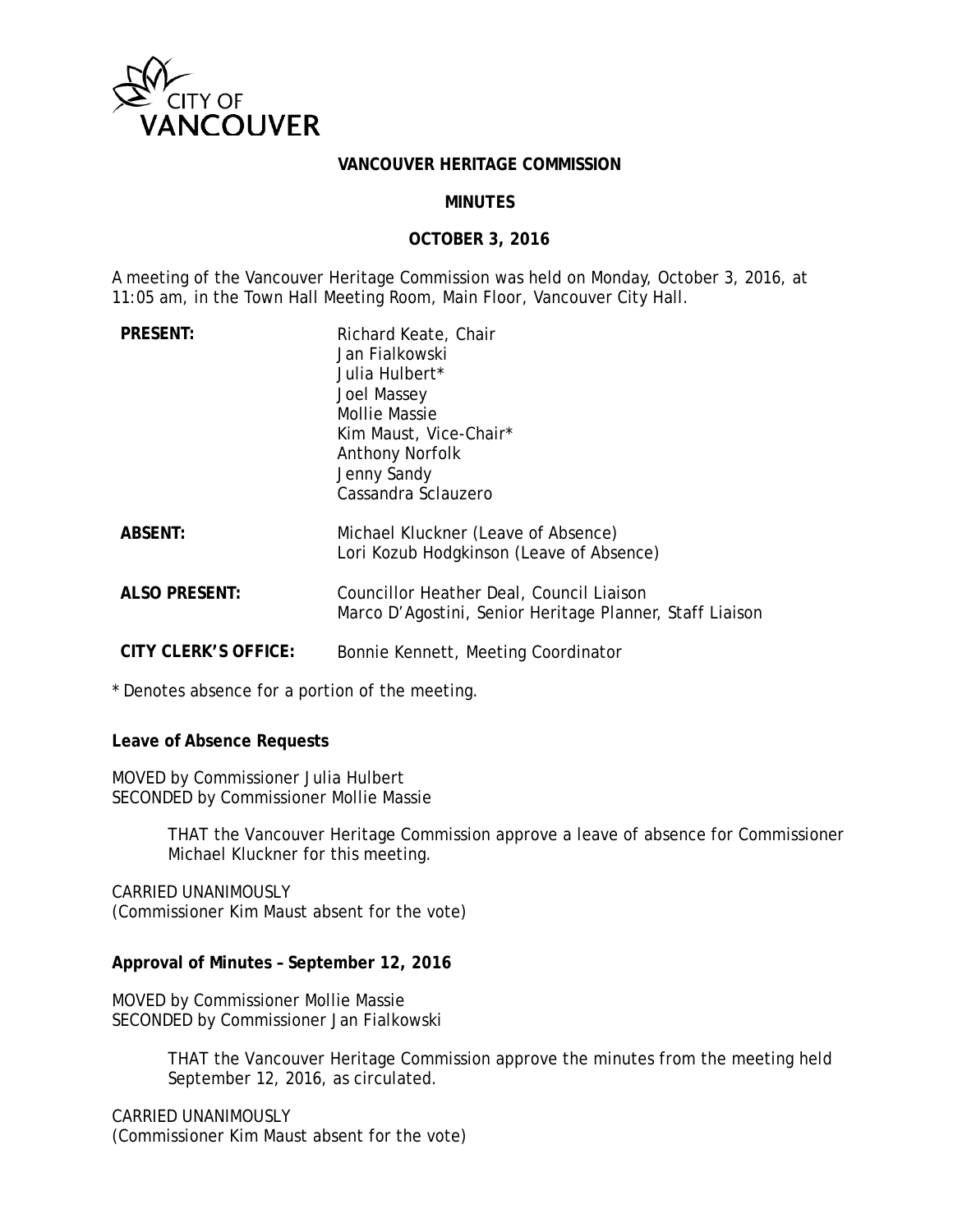# **1. Business Arising from the Minutes**

None

- **2. Conservation Review**
- **(a) 1500 W. Georgia RZ-2016-00015**

**Issues:**

- reconstruction of the plaza (reflecting pool and its various components), modification of its form, change of material palette, addition of trees, insertion of a passageway, grade adjustment, Georgia Street and other public views;
- integration of the new tower form within the existing heritage site, impact on the existing heritage site (building and plaza);
- support for adding the site to the Vancouver Heritage Register in the 'A' evaluation category; and
- support for the protection of Crown Life Place and its plaza by heritage designation.
- **Applicant:** Stefan Aepli, Architect, Francl Architecture Hermann Nuessler, Developer, Bosa Properties Chris Phillips, Landscape Architect, PFS Studio Donald Luxton, Heritage Consultant
- **Staff:** Zlatan Jankovic, Heritage Planner Sailen Black, Senior Development Planner Yan Zeng, Rezoning Planner

Staff and the applicant team reviewed the application and responded to questions.

MOVED by Commissioner Kim Maust SECONDED by Commissioner Jenny Sandy

> THAT the Vancouver Heritage Commission supports adding the Cardew designed, post-modern, trapezoidal, Crown Life Place building to the heritage register with an 'A' designation, and the heritage protection of the Crown Life Place Plaza at 1500 West Georgia Street, as presented at the October 3, 2016, meeting;

FURTHER THAT the Commission supports the designation of both the tower and the plaza, noting the following:

- the Commission supports the detailed landscape design approach that has been taken to the rebuilding of Crown Life Place Plaza with its contemporary reincorporation of a waterfall reflecting pool featuring sustainable elements including storm water retention;
- the Commission supports the refined redesign of the plaza to open it to more pedestrian use; and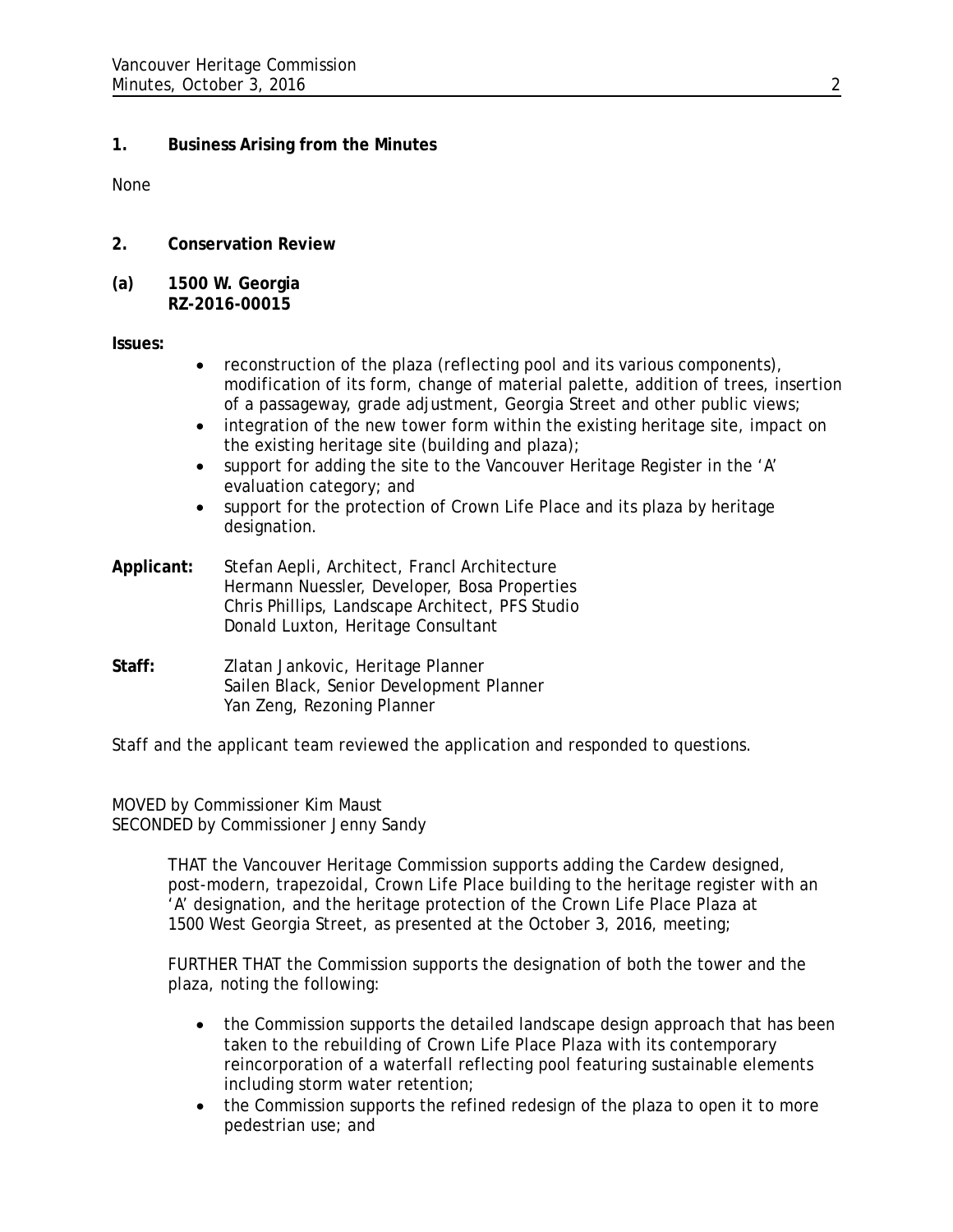• the Commission requests further design development be given to reincorporating more of the original landscape design features in terms of choice of materials including red brick, using the red brick to feature the heritage integrity of the plaza and extending back towards the new building making the rebuilt heritage references more powerful, preventing the modern tower from overwhelming the old.

CARRIED

(Commissioner Joel Massey opposed)

MOVED by Commissioner Kim Maust SECONDED by Commissioner Jenny Sandy

> THAT the Vancouver Heritage Commission supports the rezoning application at 1500 West Georgia Street, as presented at the October 3, 2016, meeting, for the new contemporary tower.

CARRIED (Commissioners Richard Keate and Anthony Norfolk opposed)

\* \* \* \* \*

*The Commission recessed at 12:22 pm and reconvened at 12:35 pm.*

*\* \* \* \* \**

**(b) 868 Granville St. – Commodore Ballroom VHR 'A' DP- 2016-00241**

Main components of the proposed conservation plan are:

- rehabilitation of the existing storefront entrances;
- preservation and restoration of the existing large canopies at the eastern and westernmost bays;
- replacement of other canopies with a more appropriate design;
- restoration of the juliet balcony at the westernmost bay;
- preservation and restoration of the original tilework and brickwork after removal of existing steel canopy; and
- new signage concept design (subject to separate sign permit application).

**Applicant:** Marianne Amodio, Architect, AIBC Donald Luxton, Heritage Consultant

**Staff:** Zlatan Jankovic, Heritage Planner

Staff and the applicant team reviewed the application and responded to questions.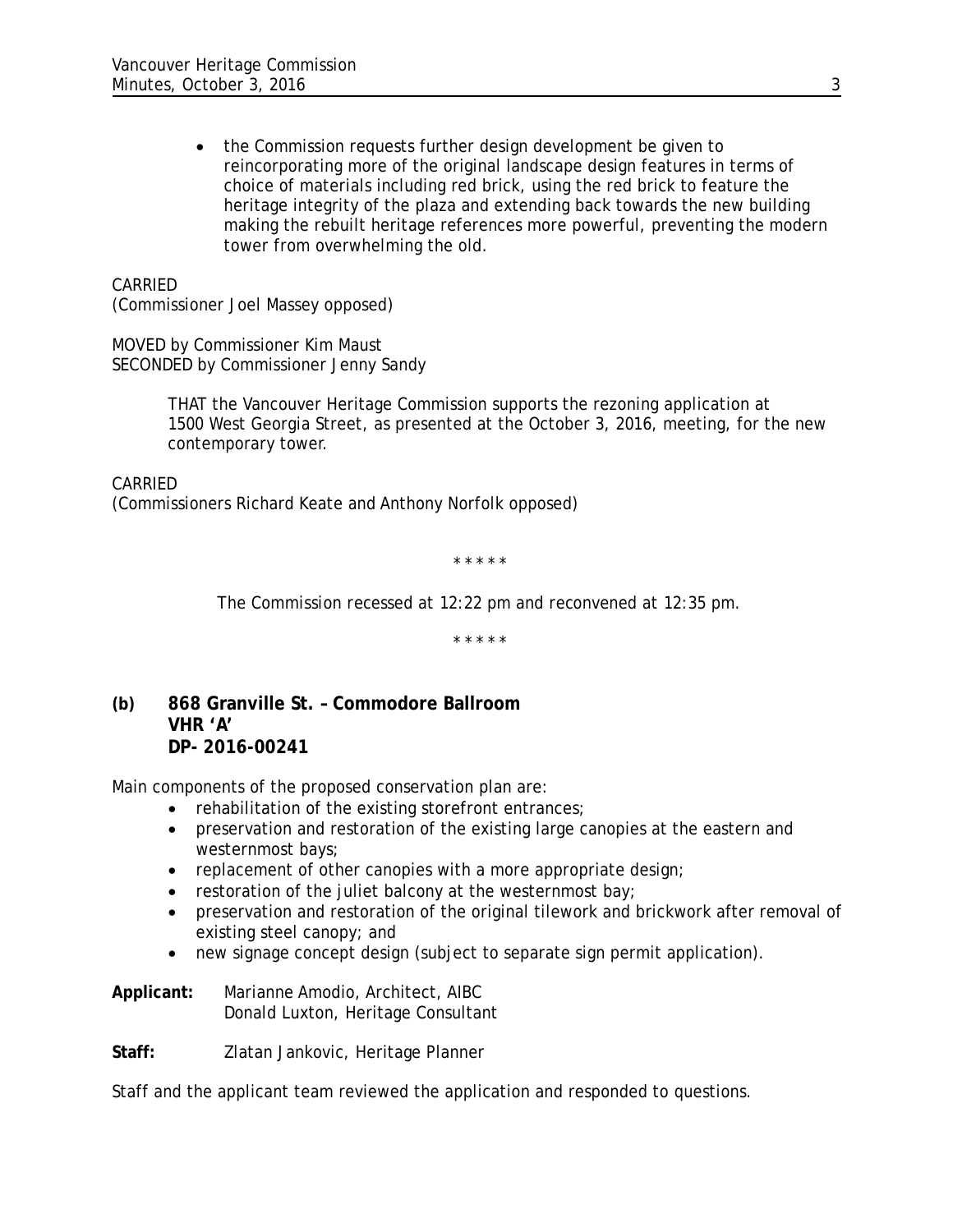## MOVED by Commissioner Kim Maust SECONDED by Commissioner Jan Fialkowski

THAT the Vancouver Heritage Commission supports the proposal for the rehabilitation at 868 Granville Street, Commodore Ballroom, as presented at its meeting on October 3, 2016, including the preservation and restoration of the second storey windows, the preservation and restoration of the existing large canopies at the eastern and western most bay, and the restoration of the Juliet balcony;

FURTHER THAT the Commission supports the proposal for the rehabilitation of the storefronts with reference to the 1930's rhythm, including new replacement canopies, noting that this support for the rehabilitation is for the previously altered entries contained within the first storey arches;

FURTHER THAT the Commission supports the new proposed signage concept; and

FURTHER THAT the Vancouver Heritage Commission strongly encourages the applicant consider designation of the building.

CARRIED UNANIMOUSLY

(Commissioner Julia Hulbert absent for the vote)

# **3. Statement of Significance and Vancouver Heritage Register Subcommittee Report**

Staff reviewed the Report from the Statement of Significance and Vancouver Heritage Register Subcommittee meeting held September 23, 2016, and responded to questions.

Staff: Hugh McLean, Heritage Planning Analyst

MOVED by Commissioner Anthony Norfolk SECONDED by Commissioner Mollie Massie

- A. THAT the Vancouver Heritage Commission supports adding the following buildings to the Vancouver Heritage Register as C-listings:
	- 1618 East  $8<sup>th</sup>$  Avenue Tadasu and Sumi Ide House; and
	- 2425 West 5<sup>th</sup> Avenue Browne House.
- B. THAT the Vancouver Heritage Commission requests that the Statement of Significance for the following building be referred back to the consultants for revisions and, where necessary, to complete revisions to the Vancouver Heritage Register Evaluations:
	- $\bullet$  2425 West  $5^{\text{th}}$  Avenue Browne House.

# CARRIED UNANIMOUSLY

(Commissioner Julia Hulbert absent for the vote)